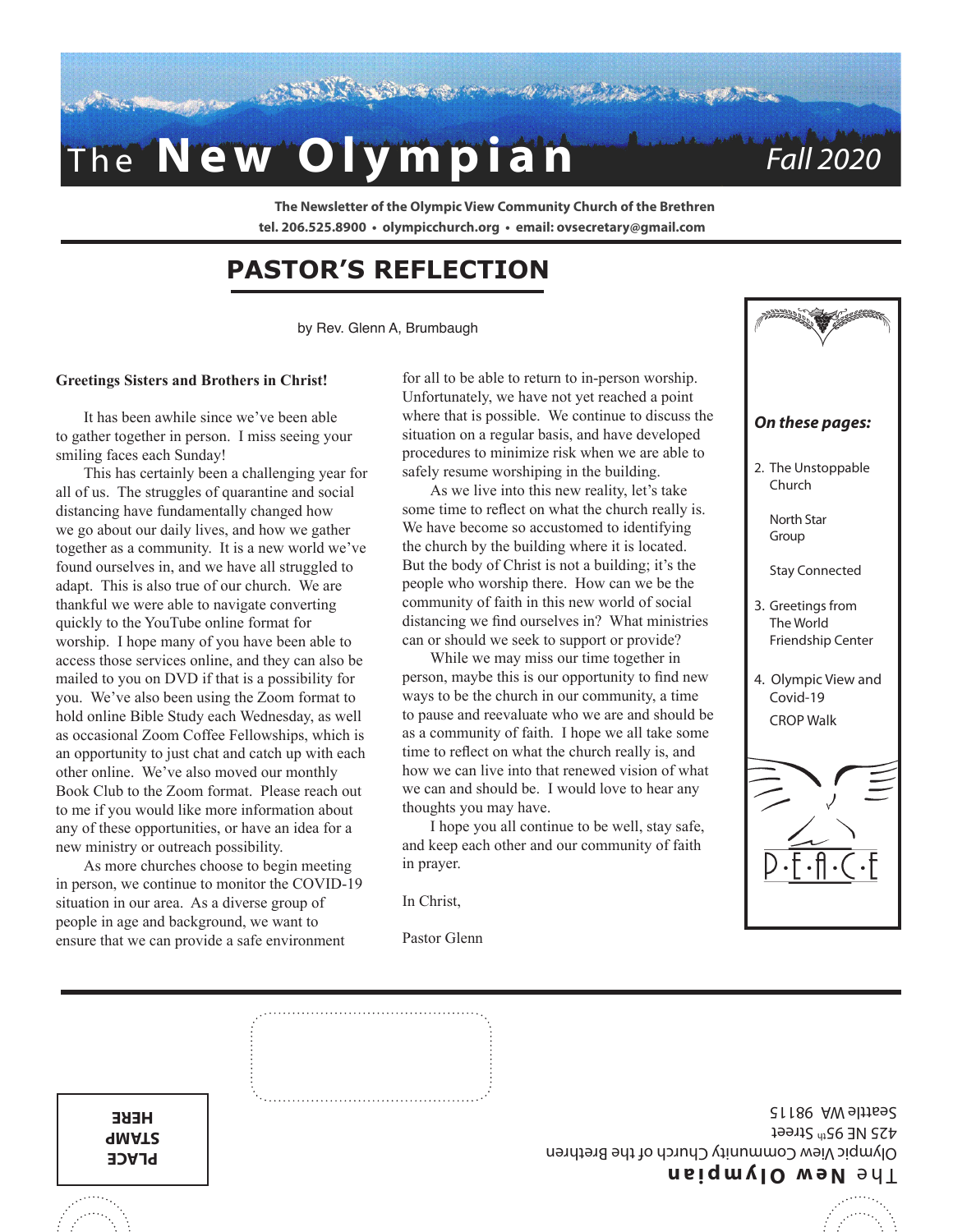## **THE UNSTOPPABLE CHURCH**

Have you ever noticed that sometimes, when you don't see a friend for a long period of time, you forget that they have no idea what's been going on in your life – or you in theirs? That certainly applies to our church right now! We are distant, but each of us is busy in our own way. So, here's a peek into what OV Church has been up to these past months

Your Board has been meeting every month via Zoom, taking care of ongoing needs. But what does that look like when 'church' is not even meeting? Good question!

In addition to keeping on top of basic needs, i.e., the general finances of the church, the grounds maintenance and janitorial tasks, we have refocused our discussions to include preparation for re-gathering when we can safely do so. We have developed a brochure that encompasses the governmental guidelines for gathering in a safe, clean environment as it applies to our worship community. We have prepared a document for our tenants and community user groups, as well as one for our congregants, so we all know what to expect and do when we come together again. We will train our tenants and community groups prior to them returning to the church.

Pastor Glenn has set up signs and distance markers in the sanctuary to enable safe-distancing. There are face coverings and sanitizers available. We still have work to do to be ready to welcome all of you back, but we are making progress and watching the reports from our State authorities.

During this time we have extended grace to our tenants, the two other churches and the pre-school, with respect to their rent. God has been faithful, through you and our virtual community, and we have been able to meet our financial needs. Although, as the COVID restrictions continue to be extended, it will become increasingly difficult. Your continued generosity and prayers will see us through! This is part of what makes our church unstoppable!!

We continue to support and interact with the Pacific Northwest District, mostly via Zoom, and reach out to our community via Facebook, email, Twitter and YouTube.

There are a few projects that need to be addressed before we reopen and some projects we hope to tackle in the near future. If you would like more specifics on what those projects might be, and maybe volunteer your help, please reach out to me or to Pastor Glenn and we will be happy to share these with you.

We hope that this finds each of you well and creatively engaging new ways to fill your days with things that bring you joy. Your church will be ready for you when the doors can re-open. You are unstoppable too! Let's turn our eyes to the new future that God is preparing for us!

I, for one, am so grateful that Jesus knows the rest of this story.

In trust, Sylvia Hershberger Board Chair

### **Stay Connected!**

#### **Online Opportunities**

**Zoom Bible Study** Wednesdays at 3 PM

**Zoom Coffee Fellowship-**Every other Thursday at 3 PM

**Online YouTube Worship**  Every Sunday, also available through Facebook video and IGTV

#### **Zoom Book Club, reconvening in October**

For more info on any of these opportunities, visit our website at www. olympicchurch.org or email Pastor Glenn at: vicarglenn@gmail.com.

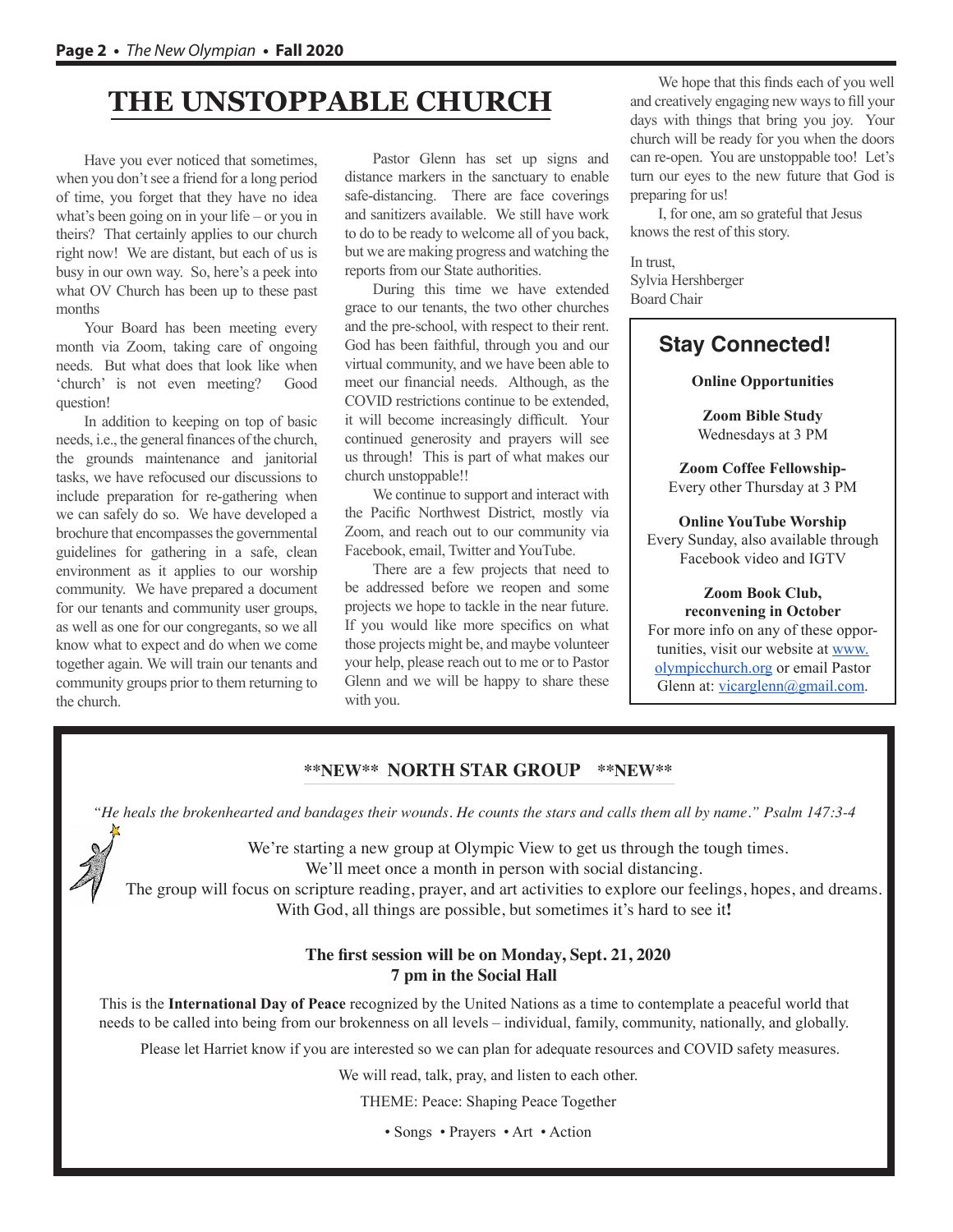# **GREETINGS FROM THE WORLD FRIENDSHIP CENTER, HIROSHIMA, JAPAN.**

Dear Family and Friends,

We hope you are doing well wherever you are! Greetings! 2020 has been a year of the unexpected. Back in January, we looked forward to hosting many international short-term and long-term guests, university groups, teacher groups, and interns from three organizations as well as volunteers. They were coming from countries all over the world to experience Hiroshima, the city of peace and to study peace at WFC through conversations, Hibakusha talks, and personal guided tours. By mid-March, travel discontinued due to the new coronavirus. We stayed open, but we missed those that could not come!

#### **Embracing the Struggle**

Many people have asked how we are doing at WFC because hosting guests to foster peace is the main purpose of WFC. We hosted one guest in August "Yeah"; have had social distanced events or meetings; and are continuing to have conversational English classes each month. We have also been blessed by generous support which has enabled us to stay open and be ready when guests are able to travel. On a personal note, Kathy turned her ankle badly, breaking it in mid-August while sustaining several other injuries when she fell. She is recovering now at home, but this has been a challenge as well.

#### **Our Present Good Fortune This year we have been fortunate in many ways:**

- 1. 2019 was a very good year at WFC. It was one of the four years in the last ten where we had no debt as we moved to the new fiscal year (April, 2020).
- 2. Through online classes using Skype and Zoom, we were able to continue conversational English classes while under stay-at-home orders in Japan for a month. Classes constitute about 30% of our usual income.
- 3. Corporate memberships are due at the beginning of the fiscal year, so April and May benefited by that influx of funds.
- 4. Generous donations from Japan and abroad. Normally donations are about 15% of our income, but great generosity from committed friends and members of WFC exceeded expectations. Without any guest revenue, we are dependent on donations to make up the difference.
- 5. The Japan government provided NPO stimulus funds in June.

#### **The Future**

Without guest reservations, we will need to depend on donations to get through this year. We have been diligent at WFC to keep people safe from Covid-19, thus we are able to have classes, and are ready to host guests when people are again traveling.

#### **Generosity**

That is our situation, but it is also the situation with many businesses and non- profit organizations throughout the world. They all need your help! Be generous if you are able! Give wherever you see a need.

#### **Ways to Donate**

If you would like to help us get through the end of this fiscal year, any donation would be greatly appreciated. To make a donation, go to the WFC homepage of our website https://wfchiroshima.com/english/ You can make direct donations to WFC through "Syncable", or send to the WFC American Committee for tax deductible donations. Information is on the website. While you are on the website, look it over! There is a lot of information including Hibakusha stories, for your perusal.

#### **Thank You Benefits**

For any donation of 5000 yen or more (about 46 USD, 41 EUR,37 GBP, 67 AUD), you will become an "International Friend" with the following thank you benefits.

- Through 2021, you will receive the discounted rate of 3000 yen per day per person for two people in your party when you come to WFC. That is almost a 30% discount on our regular rate and the best discount we provide. For those that cancelled in 2020, but expect to come within the next year, it is a very good deal. You can help WFC now when we need it, and we will give you a great discount later as appreciation for your generosity.
- We will send you a "Insiders" only newsletter so that you will see how we are "fostering peace, one friend at a time", engaging in the peace community, as well as sharing stories of peace, Hibakusha's and inspiration.

#### **Final Thoughts**

We are sharing this with you because in some big or small way our lives have touched each other. Thank you for that! It is by connecting and talking and engaging with each other about peace that the world gets just a little bit better. A world where love is more powerful than hatred. A world where connections are necessary to overcome isolation. A world where listening helps us to see each other as brothers and sisters. We then see that we are fundamentally more alike than we are different and can make a difference together. When we are open to make new friends, we change the world, one friend at a time.

#### In Peace,

Roger and Kathy Edmark, WFC Volunteer Directors Mirei Tashiro, WFC Staff Contributor Michiko Yamane, WFC Board "RIJI" Chair Larry and JoAnn Sims, WFC, American Committee Chairs